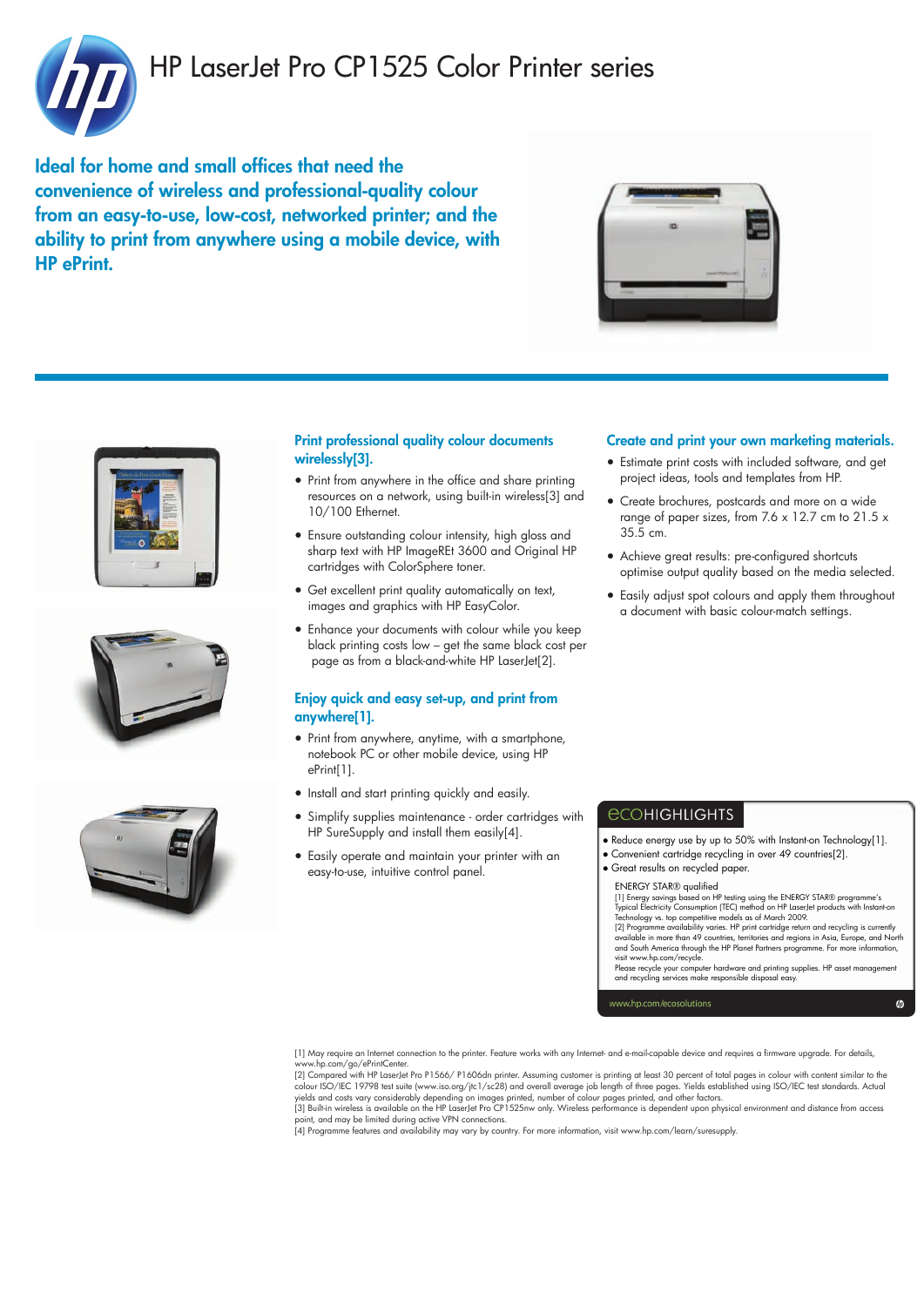# Technical specifications and the control of the control of the control of the control of the control of the control of the control of the control of the control of the control of the control of the control of the control o

| Print technology                       | Laser                                                                                                                                                                                                                                                                                                                                                                                |                                                                                                                                                                          |                                      |                                                                                                                                                                                                                                                                                                                                                                                                                                                                                                                                                                                                                                                                 | <b>CE874A</b> | HP Color LaserJet Prc                                                                                              |
|----------------------------------------|--------------------------------------------------------------------------------------------------------------------------------------------------------------------------------------------------------------------------------------------------------------------------------------------------------------------------------------------------------------------------------------|--------------------------------------------------------------------------------------------------------------------------------------------------------------------------|--------------------------------------|-----------------------------------------------------------------------------------------------------------------------------------------------------------------------------------------------------------------------------------------------------------------------------------------------------------------------------------------------------------------------------------------------------------------------------------------------------------------------------------------------------------------------------------------------------------------------------------------------------------------------------------------------------------------|---------------|--------------------------------------------------------------------------------------------------------------------|
| Print speed                            |                                                                                                                                                                                                                                                                                                                                                                                      | Black (A4): Up to 12 ppm; Colour (A4): Up to 8 ppm                                                                                                                       |                                      |                                                                                                                                                                                                                                                                                                                                                                                                                                                                                                                                                                                                                                                                 |               | CP1525n Printer                                                                                                    |
| Processor                              | 600 MHz, ARM 1156 processor core                                                                                                                                                                                                                                                                                                                                                     |                                                                                                                                                                          |                                      |                                                                                                                                                                                                                                                                                                                                                                                                                                                                                                                                                                                                                                                                 |               | Preinstalled introductory<br>750-page black, cyan                                                                  |
| Memory                                 |                                                                                                                                                                                                                                                                                                                                                                                      | 128 MB, Expandable to 384 MB                                                                                                                                             |                                      |                                                                                                                                                                                                                                                                                                                                                                                                                                                                                                                                                                                                                                                                 |               |                                                                                                                    |
| <b>Print resolution</b>                | Black: Up to 600 x 600 dpi                                                                                                                                                                                                                                                                                                                                                           |                                                                                                                                                                          |                                      |                                                                                                                                                                                                                                                                                                                                                                                                                                                                                                                                                                                                                                                                 |               | magenta, yellow HP Color<br>LaserJet print cartridges with                                                         |
|                                        | Colour: Up to 600 x 600 dpi                                                                                                                                                                                                                                                                                                                                                          |                                                                                                                                                                          |                                      |                                                                                                                                                                                                                                                                                                                                                                                                                                                                                                                                                                                                                                                                 |               | ColorSphere toner; CDs<br>containing device software<br>and electronic                                             |
| <b>Print quality</b>                   | HP ImageREt 3600                                                                                                                                                                                                                                                                                                                                                                     |                                                                                                                                                                          |                                      |                                                                                                                                                                                                                                                                                                                                                                                                                                                                                                                                                                                                                                                                 |               |                                                                                                                    |
| Printer languages                      | HP PCL 6, HP PCL 5c, HP Postscript level 3 emulation                                                                                                                                                                                                                                                                                                                                 |                                                                                                                                                                          |                                      |                                                                                                                                                                                                                                                                                                                                                                                                                                                                                                                                                                                                                                                                 |               |                                                                                                                    |
| Typefaces/fonts                        | 84 fonts (49 scalable TrueType and 35 Postscript)                                                                                                                                                                                                                                                                                                                                    |                                                                                                                                                                          |                                      |                                                                                                                                                                                                                                                                                                                                                                                                                                                                                                                                                                                                                                                                 |               | documentation;                                                                                                     |
| Duty cycle (monthly, A4)               | Up to 30000 pages                                                                                                                                                                                                                                                                                                                                                                    |                                                                                                                                                                          |                                      |                                                                                                                                                                                                                                                                                                                                                                                                                                                                                                                                                                                                                                                                 |               | Documentation (Instal                                                                                              |
| <b>Recommended Monthly Page Volume</b> | 250 to 1000                                                                                                                                                                                                                                                                                                                                                                          |                                                                                                                                                                          |                                      |                                                                                                                                                                                                                                                                                                                                                                                                                                                                                                                                                                                                                                                                 |               | Guide, Support flyer                                                                                               |
| <b>Print margins</b>                   | top: 3.5 mm, left: 3.5 mm, right: 3.5 mm, bottom: 3.5 mm                                                                                                                                                                                                                                                                                                                             |                                                                                                                                                                          |                                      |                                                                                                                                                                                                                                                                                                                                                                                                                                                                                                                                                                                                                                                                 |               | Warranty guide); power                                                                                             |
| Media handling                         | Input<br>Tray 1                                                                                                                                                                                                                                                                                                                                                                      | Capacity<br>1-sheet priority feed slot                                                                                                                                   | Weight<br>60 to 220 g/m <sup>2</sup> | Size<br>A4, A5, A6, B5 (ISO, JIS), 10 x 15<br>cm, postcards (JIS single and<br>double); envelopes (DL, C5, B5);<br>76 x 127 to 216 x 356 mm                                                                                                                                                                                                                                                                                                                                                                                                                                                                                                                     | <b>CE875A</b> | cord<br>HP Color LaserJet Pro<br>CP1525nw Printer<br>Preinstalled introductory<br>750-page black, cyan             |
|                                        | Tray 2<br>Duplex printing:<br>Output:                                                                                                                                                                                                                                                                                                                                                | sheets, 150; transparencies, 50;<br>postcards, 50; envelopes, 10<br>Manual (driver support provided)<br>Sheets: Up to 125. Envelopes: Up to 10. Transparencies: Up to 50 | 60 to 163 $q/m^2$                    | A4, A5, A6, B5 (ISO, JIS), 10 x 15<br>cm; 76 x 127 to 216 x 356 mm                                                                                                                                                                                                                                                                                                                                                                                                                                                                                                                                                                                              |               | magenta, yellow HP Color<br>LaserJet print cartridges with<br>ColorSphere toner; CDs<br>containing device software |
| Media types                            | Paper (bond, brochure, colour, glossy, letterhead, photo, plain, preprinted, prepunched, recycled, rough), transparencies, labels,<br>envelopes, cardstock                                                                                                                                                                                                                           |                                                                                                                                                                          |                                      |                                                                                                                                                                                                                                                                                                                                                                                                                                                                                                                                                                                                                                                                 |               | and electronic<br>documentation;<br>Documentation (Instal                                                          |
| <b>Control Panel</b>                   | CP1525n: 4.7 cm LCD, 2-line, 16-character front panel display; 5 buttons (Cancel job, Left arrow, Right arrow, Select, Reverse); 2<br>LED indicator lights (Attention, Ready); CP1525nw: 4.7 cm LCD, 2-line, 16-character front panel display; 5 buttons (Cancel job, Left<br>arrow, Right arrow, Select, Reverse); 3 LED indicator lights (Attention, Ready, Wireless); WPS button; |                                                                                                                                                                          |                                      |                                                                                                                                                                                                                                                                                                                                                                                                                                                                                                                                                                                                                                                                 |               | Guide, Support flyer<br>Warranty guide); power<br>cord; USB cable                                                  |
| Interface and connectivity             | CP1525n: 1 Hi-Speed USB 2.0; 1 built-in 10/100 Ethernet; CP1525nw: 1 Hi-Speed USB 2.0; 1 built-in 10/100 Ethernet; 1<br>Wireless 802.11 b/g/n;                                                                                                                                                                                                                                       |                                                                                                                                                                          |                                      |                                                                                                                                                                                                                                                                                                                                                                                                                                                                                                                                                                                                                                                                 |               |                                                                                                                    |
| <b>Supported Network Protocols</b>     |                                                                                                                                                                                                                                                                                                                                                                                      | Manual), IPv6 (Stateless); Wireless: 802.11 b/g/n, WPS;                                                                                                                  |                                      | CP1525n: Via built-in networking solution: TCP/IP, IPv4, IPv6; Print: TCP-IP port 9100 Direct Mode, LPD (raw queue support only),<br>Web Services Printing; Discovery: SLP, Bonjour, Web Services Discovery; IP Config: IPv4 (BootP, DHCP, AutolP, Manual), IPv6<br>(Stateless); CP1525nw: Via built-in networking solution: TCP/IP, IPv4, IPv6; Print: TCP-IP port 9100 Direct Mode, LPD (raw queue<br>support only), Web Services Printing; Discovery: SLP, Bonjour, Web Services Discovery; IP Config: IPv4 (BootP, DHCP, AutoIP,                                                                                                                            |               |                                                                                                                    |
| <b>Operating systems compatibility</b> | R/Q                                                                                                                                                                                                                                                                                                                                                                                  |                                                                                                                                                                          |                                      | Full software installs supported on: Windows® 7 32-bit and 64-bit, Windows Vista® 32-bit and 64-bit, Microsoft® Windows® XP<br>32-bit (SP2 or higher); Driver only installs supported on: Microsoft® Windows® Server 2008 32-bit and 64-bit, Server 2003 32-bit<br>(SP3 or higher); Mac OS X v10.5.8, v10.6; Linpus Linux (9.4, 9.5), RED HAT Enterprise Linux 5.0 (supported with a pre-built<br>package); SUSE Linux (10.3, 11.0, 11, 11.1, 11.2), Fedora™ (9, 9.0, 10, 10.0, 11.0, 11, 12, 12.0), Ubuntu® (8.04, 8.04.1,<br>8.04.2, 8.10, 9.04, 9.10, 10.04), Debian (5.0, 5.0.1, 5.0.2, 5.0.3) (supported by the automatic installer); HPUX 11 and Solaris® |               |                                                                                                                    |

8/9 Optional: http://www.hp.com/support/ljcp1520series, click Software & Driver Downloads